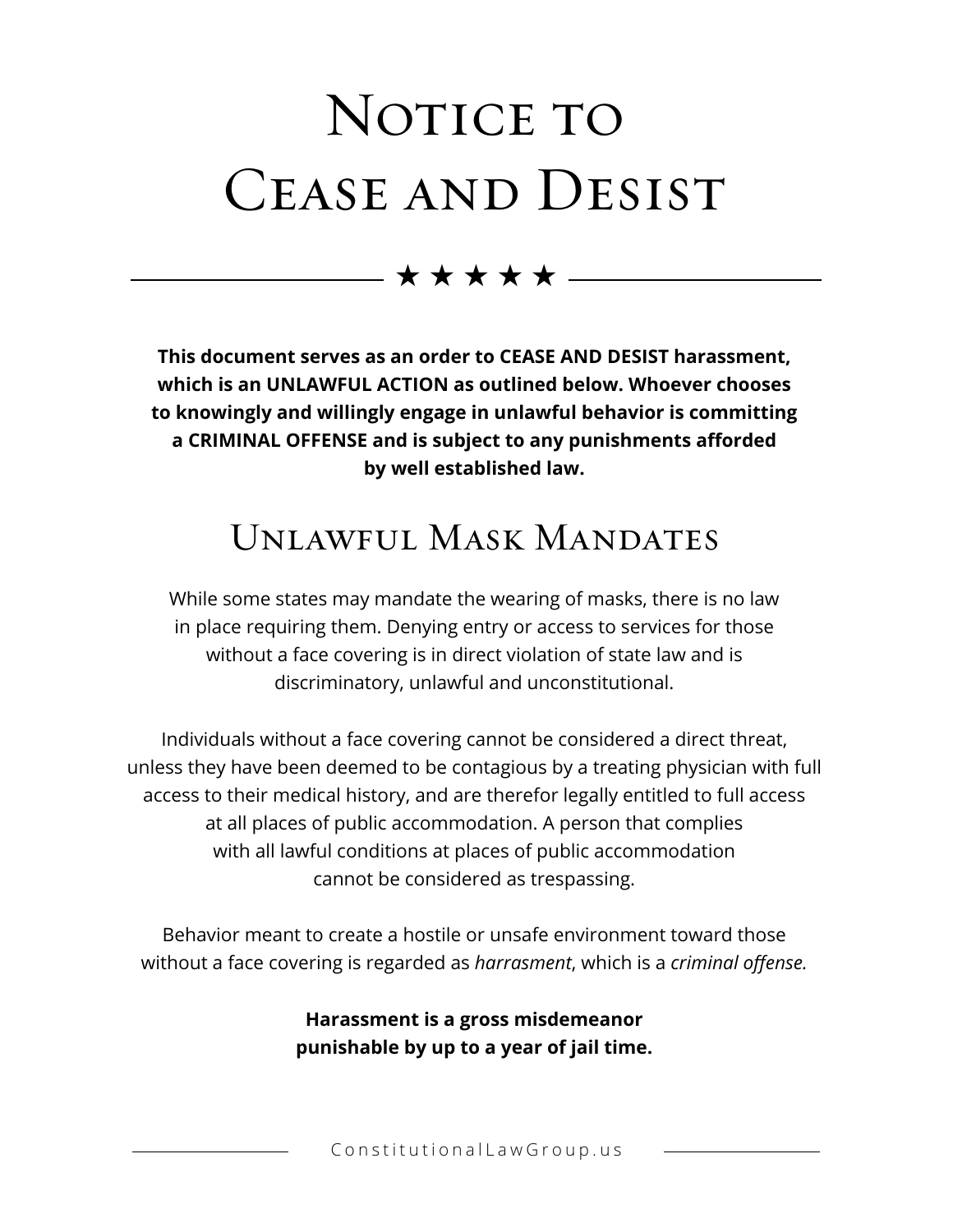## Harassment

### **The following types of actions toward individuals without a face covering are regarded as harassment:**

- $\checkmark$  Subjecting someone to physical restraint such as blocking their entry or restraining their free movement.
	- 3 Deprivation of rights under color of law (18USC Section 242).

 $\checkmark$  Being unlawfully detained by police when there is no evidence of trespass. Such action by law enforcement is considered a **false report.** Every public officer who shall knowingly and willingly make any false or misleading statement in any official report or statement, under circumstances not otherwise prohibited by law, shall be guilty of a **gross misdemeanor.**

 $\checkmark$  Threatening someone so as to create concern for their physical or mental health safety, such as calling or purporting to call law enforcement under the guise of a trespass violation.

### **SHERIFF**

The Office of the Sheriff is the chief law-enforcement agency in the County with duty to keep peace and uphold the LAW in accordance with Federal and State Constitutions. In the execution of their duties, the Sheriff may arrest and commit to prison all persons who break the peace, attempt to break the law, and all persons guilty of these public offenses.

**A public offense is any conduct that is in violation of the United States Constitution, the State Constitution, and well established law, and is punishable to the fullest extent the law will allow.**

\* \* \* \* \*

ConstitutionalLawGroup.us